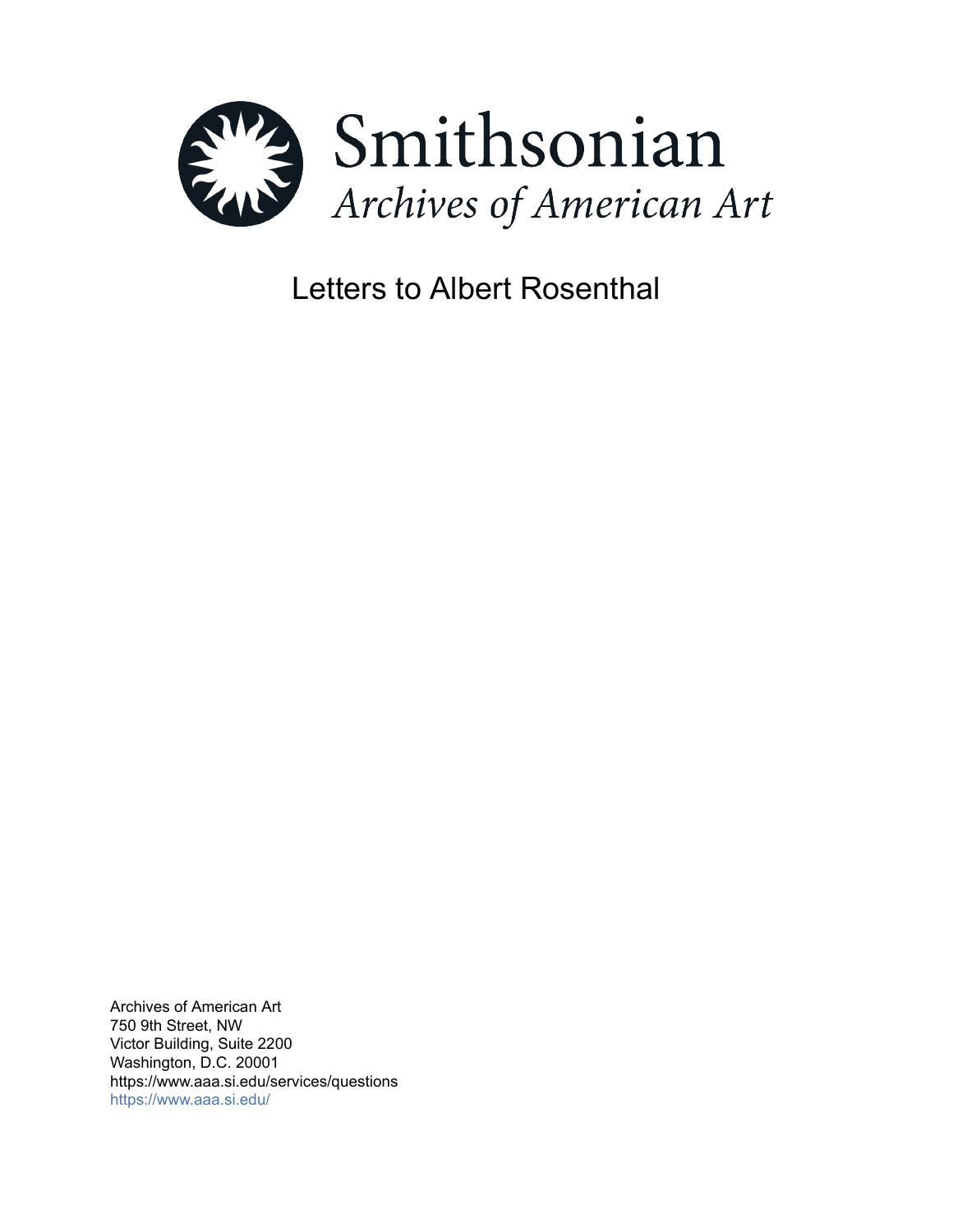## **Table of Contents**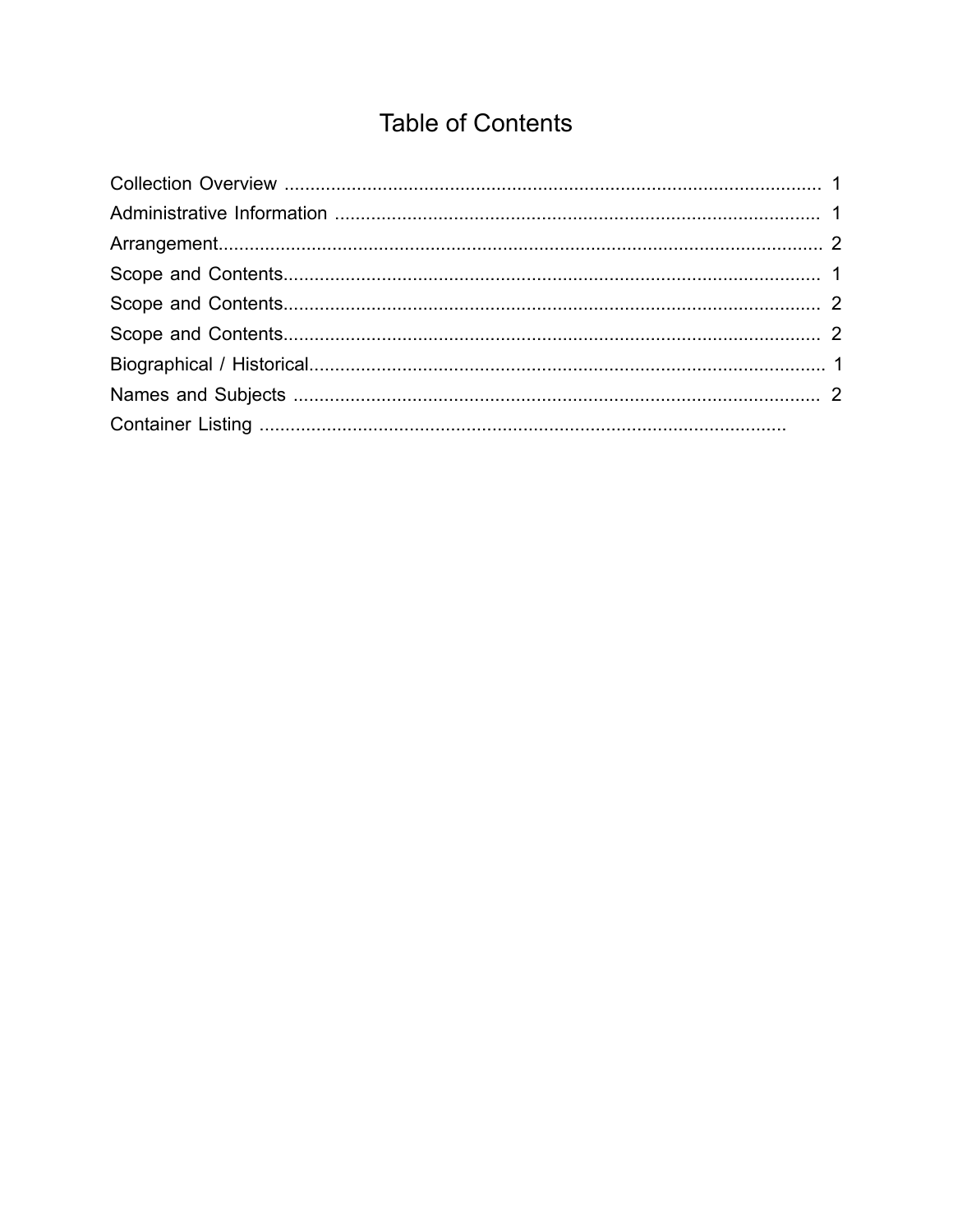| <b>Repository:</b> | Archives of American Art        |
|--------------------|---------------------------------|
| Title:             | Letters to Albert Rosenthal     |
| Date:              | 1885-1936                       |
| Identifier:        | AAA.rosealbl                    |
| Creator:           | Rosenthal, Albert, 1863-1939    |
| Extent:            | 1 Item (partial microfilm reel) |
| Language:          | English.                        |

### <span id="page-2-0"></span>**Collection Overview**

### <span id="page-2-1"></span>**Administrative Information**

#### Acquisition Information

Microfilmed by the Historical Society of Pennsylvania for the Archives of American Art, 1955.

#### Location of Originals

Originals in Historical Society of Pennsylvania, Society Collection, Albert Rosenthal letters.

#### Other Finding Aids

Microfilm inventory containing brief descriptions of the contents is available at Archives of American Art offices.

#### Available Formats

35mm microfilm reel P21 (fr. 676-771) available for use at Archives of American Art offices and through interlibrary loan.

#### **Restrictions**

The Archives of American art does not own the original papers. Use is limited to the microfilm copy.

## <span id="page-2-3"></span>**Biographical / Historical**

Painter, portrait painter, lithographer, art collector; New Hope, Pa.

## <span id="page-2-2"></span>**Scope and Contents**

Letters received, mainly from artists, Sept. 27, 1885-June 3, 1936, and undated, about works of art, invitations, exhibitions, art, travels and other art related subjects.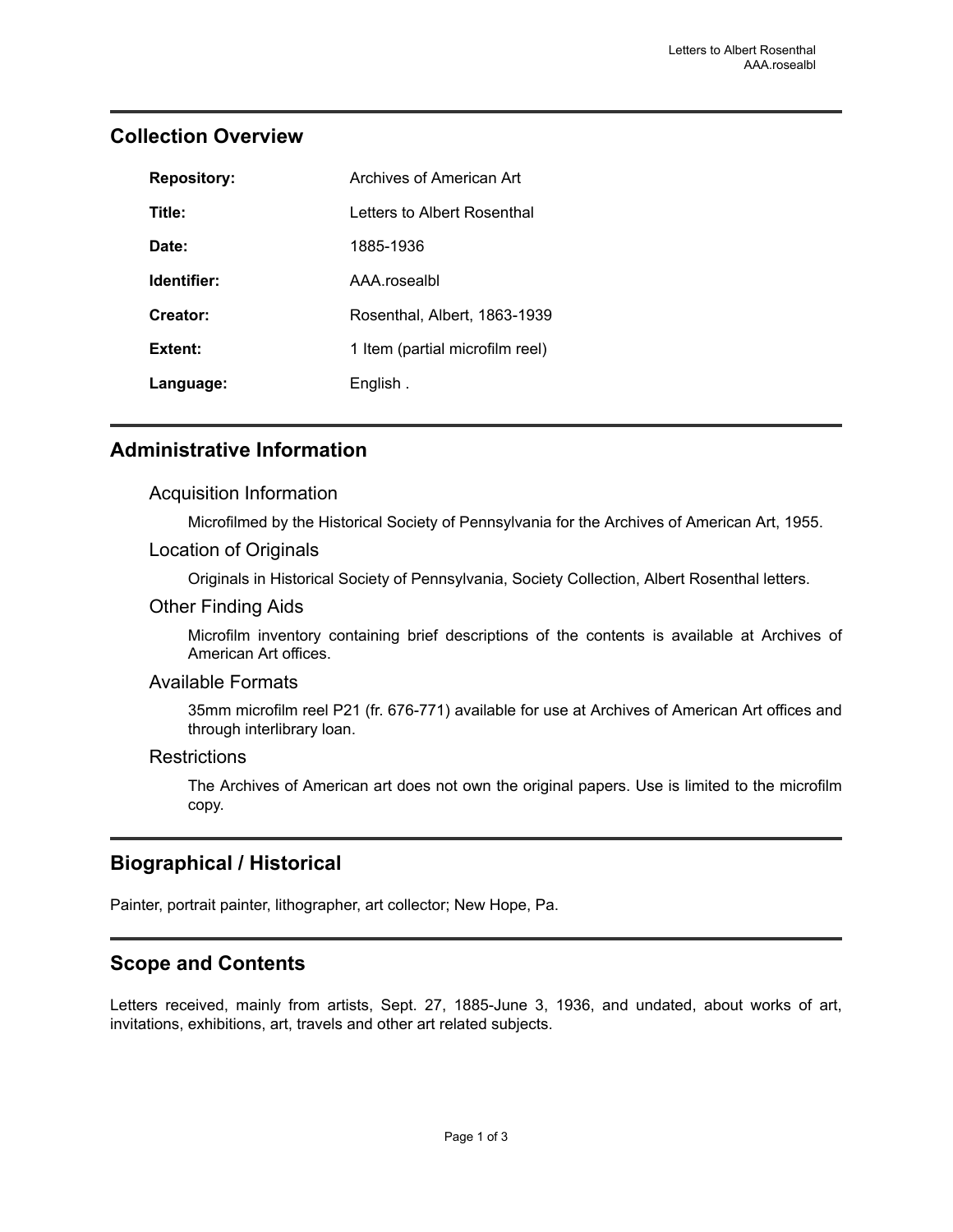#### <span id="page-3-1"></span>**Scope and Contents**

The letters are from: F.R.S. Balfour, Belfer?, Salvatore F. Bilotti, Carle Joan Blenner, Adolphe Borie, Frederick Andrew Bosley, Lewis D. Brandeis, Hugh Henry Breckenridge, Benjamin Nathan Cardozo, Walter Clark, William Anderson Coffin, Timothy Cole, Morgan Colt, Thomas H. Grattan Esmonds, William Bailey Faxon, D. Newlin Fell, John S.H. Fogg, Paul Leicester Ford, Charles Allan Grafly, Simon Gratz (13 letters), Sadakichi Hartmann, Jean A.A.J. Jusserand, Burton Alva Konkle, Hermann Dudley Murphy, New York Etching Club, William Ordway Partidge, William McGregor Paxton, Samuel Pennypacker (22 letters), M. Elizabeth Price, Edward Willis Redfield, Fred T. Richards, Henry R. Rittenberg, Alexander Charles Robinson, S. M. Rosenbach,

#### <span id="page-3-2"></span>**Scope and Contents**

Chauncey Foster Ryder, Leopold G. Seyffert, John Simon, William H. Staake, Abby Weld Stevens, Mayer Sulzberger (14 letters), Henry Ossawa Tanner, Bernhard Uhle, Devitt Welsh, Anne Hollingsworth Wharton, and Frederick Ballard Williams. Also included are a letter from Rosenthal to S.T. Lowrie, a letter from J.W. Dunsmore to H.B. Snell, regarding hanging Rosenthal's portrait of Snell at the Salmagundi Club, and a notice of a sale of etchings by Robert Morris, 1899.

#### <span id="page-3-0"></span>**Arrangement**

Arranged chronologically.

#### <span id="page-3-3"></span>Names and Subject Terms

This collection is indexed in the online catalog of the Smithsonian Institution under the following terms:

Subjects:

Art -- Collectors and collecting

Names:

Balfour, F. R. S. Bilotti, Salvatore F., 1879-1953 Blenner, Carle Joan, 1864-1952 Borie, Adolphe, 1877-1934 Bosley, Frederick A., 1881-1942 Brandeis, Lewis D. Breckenridge, Hugh H. (Hugh Henry), 1870-1937 Cardozo, Benjamin N. (Benjamin Nathan), 1870-1938 Clark, Walter, 1848-1917 Coffin, William A. (William Anderson), 1855-1925 Cole, Timothy, 1852-1931 Colt, Morgan, 1876-1926 Dunsmore, John Ward, 1856-1945 Esmonds, Thomas H. Grattan Faxon, William Bailey, 1849-1941 Fell, D. Newlin Fogg, John S. H.